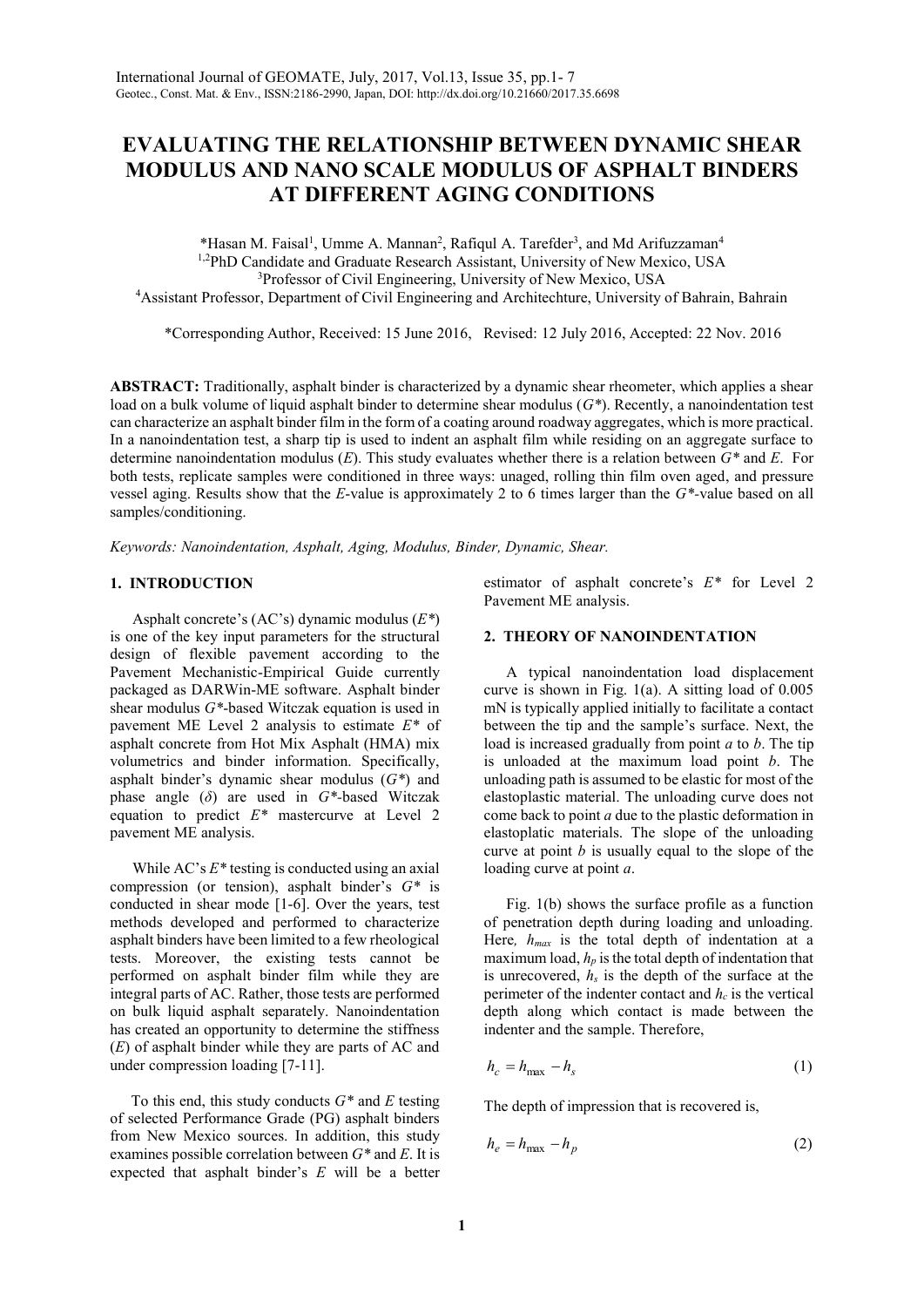Hertz found the contact radius *a* is related to the indenter radius *R*, applied load *P* and the reduced elastic modulus *E \** of a sample by (Fig. 2):

$$
a^3 = \frac{3}{4} \frac{PR}{E^*}
$$
 (3)



(a) Load –displacement curve



(b) Indentation Depth

Fig. 1 Schematic of Indentation Test

Contact radius *a* is also related to the indenter radius *R* and penetration depth by:

$$
a = \sqrt{Rh} \tag{4}
$$

From Eq. (2) and (3) the applied load can be written as:

$$
P = \frac{4}{3} E^* R^{1/2} h^{3/2}
$$
 (5)



Fig. 2 Indenter Geometry

## **2.1 Determination of** *E\**

By differentiating Eq. (5) with respect to the penetration depth *h*. Using the relation in Eq. (4):

$$
\frac{dP}{dh} = 2E \cdot \sqrt{Rh} = 2E \cdot a \tag{6}
$$

The projected area at the maximum load can be defined as:  $A = \pi a^2$ Therefore,

$$
S = \frac{dP}{dh} = \frac{2}{\sqrt{\pi}} E^* \sqrt{A}
$$
 (7)

where S is the unloading stiffness or slope of the unloading curve, therefore,

$$
E^* = \frac{\sqrt{\pi}}{2\sqrt{A}}(S)
$$
 (8)

Oliver and Pharr [12] used a power law function to fit the unloading path of the load-displacement curve [12]. The power law function used by Oliver-Pharr is shown in Eq. (9):

$$
P = \alpha (h - h_f)^m \tag{9}
$$

where  $h$  is the depth of penetration,  $h_f$  is plastic depth, *α* and *m* are curve fitting parameters related to tip geometry.

 $m = 1$  for flat ended cylindrical tip,  $m = 1.5$  for spherical tip, and  $m = 2$  for conical tip (Berkovich tip). The slope is measured by differentiation the in above Eq. (9) at the onset of unloading.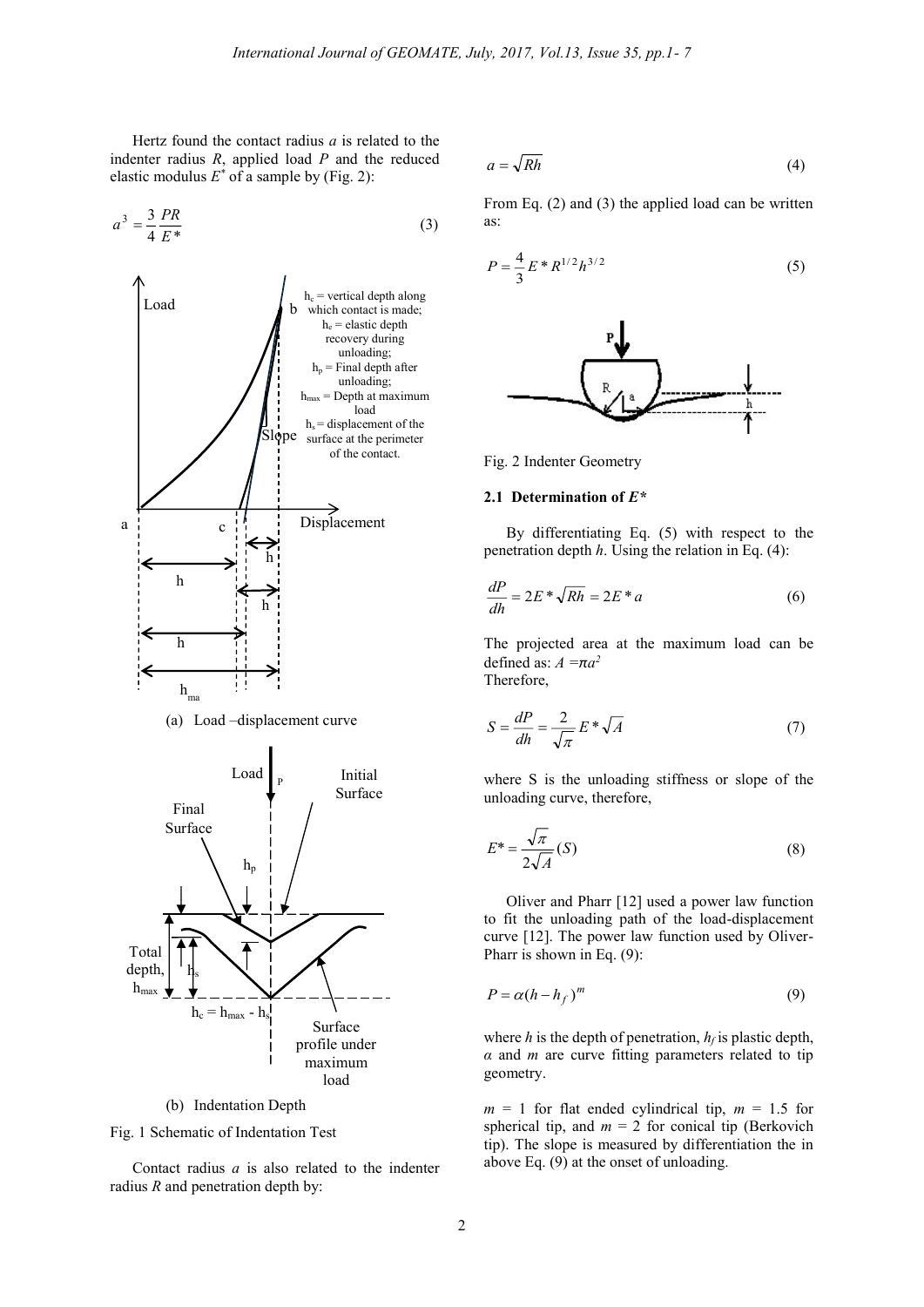#### **2.2 Determination of** *A*

Oliver and Pharr [12] defined the projected area *A* as a function of *h<sup>c</sup>* defined in Eq. (1). Oliver and Pharr extrapolated the tangent line to the unloading curve at the maximum loading point down to zero load. This yields an intercept value for depth which estimates the  $h_s$  by:

$$
h_s = \varepsilon \frac{P_{\text{max}}}{S} \tag{10}
$$

Therefore,

$$
h_c = h_{\text{max}} - \varepsilon \frac{P_{\text{max}}}{S} \tag{11}
$$

where  $\varepsilon$  is a geometric constant.

 $\epsilon$  = 0.72 for conical tip,  $\epsilon$  = 0.75 for Berkovich tip, and  $\varepsilon$  = 0.72 for spherical tip.

#### **2.3 Determination of** *E*

Timoshenko and Goodier [12] found the reduced elastic modulus,  $E^*$  is related to the modulus of the indenter and the specimen and given by:

$$
\frac{1}{E^*} = \frac{1 - v^2}{E} + \frac{1 - v_i^2}{E_i}
$$
 (12)

where *E* is Young's modulus of the material,  $\theta$  is Poisson's ratio of the material,  $E_i$  is Young's modulus of the indenter,  $\theta_i$  is Poisson's ratio of the indenter and  $E^*$  is the reduced modulus. One can find the elastic modulus of the sample, *E* using Eq. (12).

#### **2.4 Determination of** *H*

Hardness, *H,* is defined by the maximum load divided by the projected area:

$$
H = \frac{P_{\text{max}}}{A} \tag{13}
$$

where  $P_{max}$  = peak load and  $A$  = projected area of contact at the peak load. The unit of hardness is given in N/m<sup>2</sup>=Pa.

## **3. MATERIALS AND SAMPLE PREPARATION**

# **3.1 Collection**

A total of four PG binders available in New Mexico were collected in five one-gallon buckets per PG binder. Asphalt binders used in the current study are PG 58-22, PG 64-22, PG 70-22 and PG 76-22.

Some performance graded asphalt binder such as PG 58-34, PG 64-34, PG 70-34 are not used in New Mexico. These binders could not be collected.

#### **3.2 Conditioning**

PG binders were subjected to three types of conditioning: (1) unaged/ original binder, and (2) RTFO (Rolling Thin Film Oven), and (3) PAV (Pressure Aging Vessel) aged before DSR testing. The RTFO Test simulates the short-term aging of asphalt binders that occurs during the hot-mixing process. The asphalt binder was exposed to an elevated temperature to simulate manufacturing and placement aging according to AASHTO T 240-09 test procedure [13]. Unaged asphalt binder was taken in cylindrical glass bottles and placed in a rotating carriage which rotates in the oven at 163 °C temperature for 85 minutes. After the RTFO aging, 50 gm sample was placed in the PAV plate and then aged at 100 °C and 2.10 MPa for 20 hours according to the AASHTO R 28-12 [14]. Fig. 3 shows the PAV apparatus.



Fig. 3 Pressure Aging Vessel (PAV) for long term aging simulation on asphalt binder

## **3.3 Nanoindentation Sample Preparation**

Fig. 4 shows a laboratory prepared asphalt binder film on glass substrate. As the first step, a glass slide surface  $0.5$  in.  $\times$  0.5 in. was selected and weighed in scale up to 4 significant decimal digits of grams. Next, the glass slide was wrapped with high temperature resistant tape. The tape was placed so that it formed the 0.25 in. square gap area previously outlined for the binder. Then, hot polymer modified liquid asphalt binder was poured into the gap between the tape strips. The polymer-modified binders were melted by heating them to  $163$  °C for an hour. The asphalt coated surface was placed in the oven at 163 <sup>o</sup>C for 10 min. in order to have a smooth surface, cooled at room temperature and the tapes were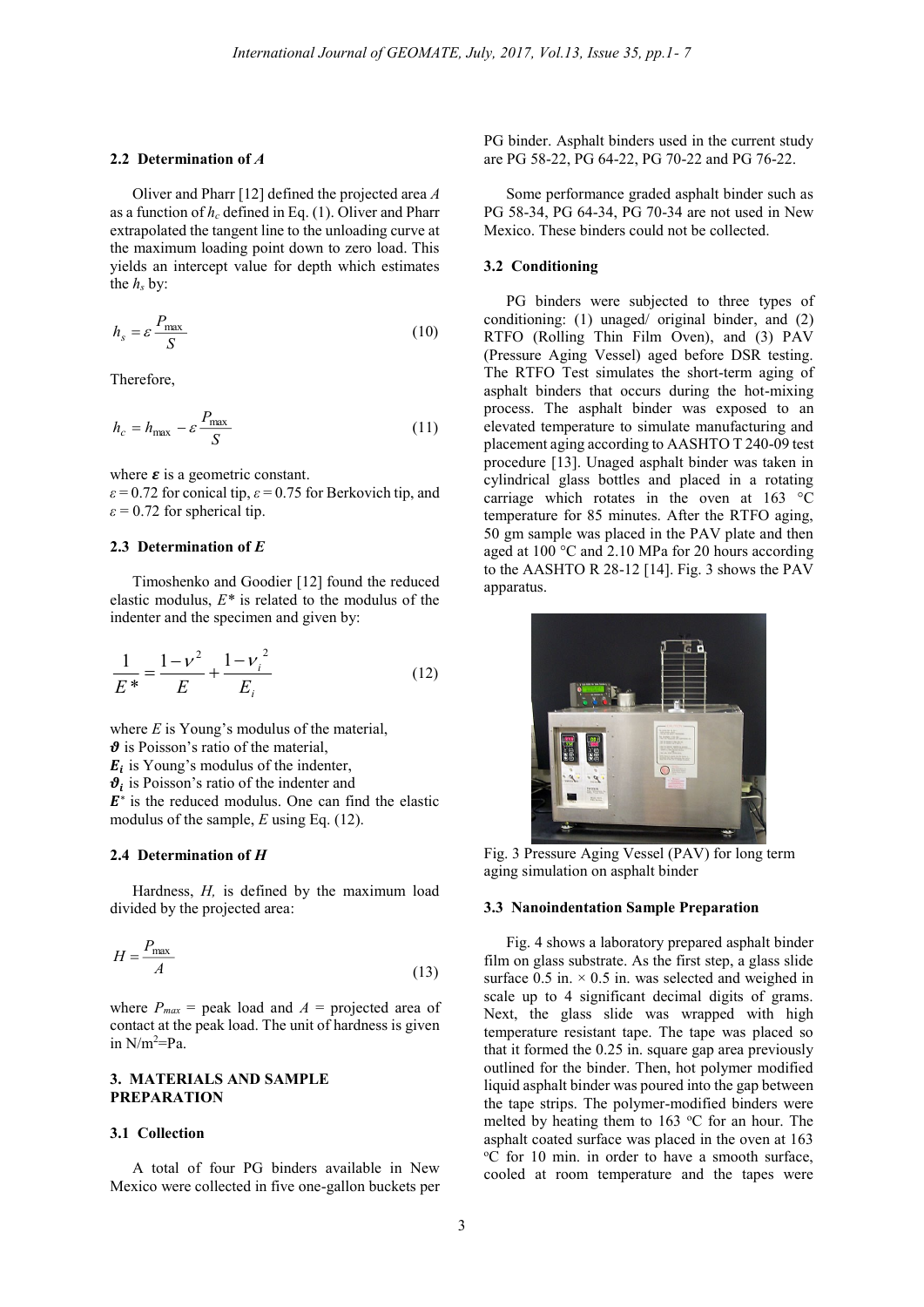removed. Finally, the glass slide with the asphalt coating was weighed again to measure the amount of asphalt binder. From the known area, the density of the asphalt binder and mass of the binder film was measured. The film thickness varied within a range of 40 µm to 80 µm to avoid the substrate effect on the test results.



Fig. 4 Asphalt Binder Sample for Nanoindentation

# **4. TESTING**

#### **4.1 Dynamic Shear Rheometer (DSR) Testing**

Dynamic Shear Rheometer (DSR) was conducted on the conditioned binders. The test measures the dynamic shear modulus or complex modulus, *G\** and phase angle,  $\delta$  of asphalt binders under a continuous sinusoidal loading using a DSR and parallel plate test geometry. Fig. 5 shows the DSR test device. The *G\** and *δ* were measured at room temperatures and a loading frequency of 10 rad/sec. A thicker sample (2 mm) with a smaller diameter plate (8 mm) was used so that the phase angle  $(\delta)$  became measurable. All the tests were conducted following the AASHT0 T 315- 09 [15] test protocol within the linear viscoelastic range under strain-controlled mode. Three replicate samples were tested and the average of the three tests was used to develop the master curve.



Fig. 5 Dynamic Shear Rheometer

#### **4.2 Nanoindentation Testing**

Indentation experiments were performed by using a nanoindenter manufactured by MicroMaterials Ltd. in Wrexham, UK. In all the tests, the nanoindenter was equipped with the pyramidal Berkovich tip. The indentation tests were conducted in load control mode. In load control mode, the indentation includes a constant loading, unloading rate and a holding segment at maximum load. A maximum load of 0.055 mN was applied with an initial load of 0.005 mN. Thirty indentations for loading rate 0.002 mN/sec, unloading rate 0.002 mN/sec and dwell time of 200 sec. were selected. The loading, unloading rate and dwell times were selected so the tests could be performed in the thin film without hitting the glass substrate, according to the study of Tarefder and Faisal [8]. The indentation depth remained small compared to the total material thickness so that the substrate effect on determining the mechanical property of the material could be avoided. The indenter moved at a rate of 1µm/sec to make the initial contact. In all the tests, the camber test temperature was kept at 26 ˚C, within a fluctuation of  $\pm 0.2$  °C. After the test, the temperature corrections were also provided to the analysis. In the test, for each sample a set of 5 indentations (see Fig. 6) were made on the sample with a distance of 300 µm. The distance was selected to avoid the pile up and sink in effect for successive indentations. However, according to ASTM guidelines [16], the required distance needed to be at least six indent radii away from the previous indentation point. Because of the soft bulk of the asphalt binder, the pile up effect could be more. Furthermore, there was no limitation of space in the sample in nanoscale. For these reasons, a substantial distance was chosen for testing the material. Three different aging conditions of the asphalt binder samples were introduced and 20 indentations were conducted for each sample.



Fig. 6 Nanoindentation on unaged sample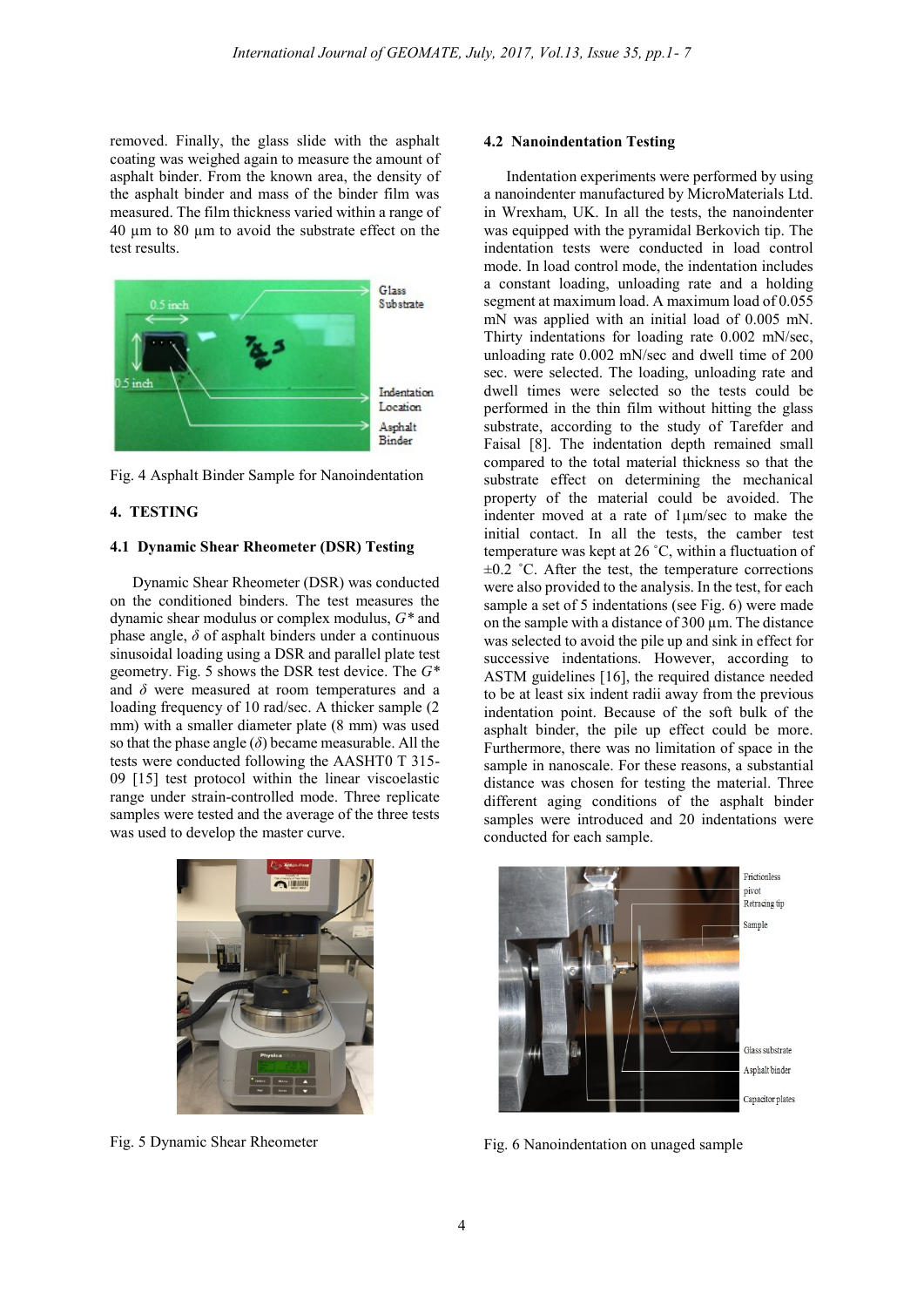#### **5. RESULTS AND DISCUSSIONS**

In the current study, a comparative analysis was conducted between complex modulus of the binder *G\** and nanoindentation modulus *E* of the material.

Figure 7 shows the complex modulus *G\** of four different binders and three different types of aging conditioning. The figure shows that with an increase in aging the complex modulus of the binder increases, however, the increase is comparatively higher for PAV conditioning. Since PAV conditioning simulates long term aging in asphalt binder, the complex modulus is almost 3 to 5 times higher for PAV conditioning, however that is for RAFO conditioning is only 1.1 to 1.9 times higher.



Fig. 7 *G\** of different PG grades and three different types of conditioning

Figure 8 shows the load displacement curves obtained from unaged PG 70-22 asphalt binder. Twenty indentations are conducted on each binder sample. The load displacement curve shows maximum displacement is restricted to 7200 nm.



Fig. 8 Load displacement behavior of PG 70-22 unaged asphalt binder

The selected high unloading rate and extended dwell time made the unloading portion of the load displacement curve positively sloped. Therefore, it was possible to analyze the unloading data in Oliver-Pharr [12] framework. Figure 9 shows the modulus determined from nanoindentation test. Results again show the modulus of the material increases with increase in aging condition of asphalt. The increase in modulus is 4 to 8 times higher in the case of RTFO conditioning, however it is 10 to 23 times for PAV conditioning. Therefore, for all cases of the nanoindentation modulus *E* is found higher than the complex modulus *G\** of the material at room temperature and 10 rad/sec frequency. Comparison between *E* and *G\** shows nanoindentation *E* of the material is 1.5 to 6 times higher than the *G\** of the material. However, the increase in the factor *n*   $(E/G^*)$  shows a decreasing trend for PAV aging conditioning of PG 58-22 and PG 70-28.



Fig. 9 *E* from nanoindentation test for different PG binder grade and aging conditioning

*E* might had showed higher values compared to the *G\** of the material. Since both of these binders are manufactured with polymer modification in the binder industry, the polymer structure may reduce the effect of aging on the nano scale structure of the binder material.



Fig. 10. *n*-value comparison for different PG binder grade and aging condition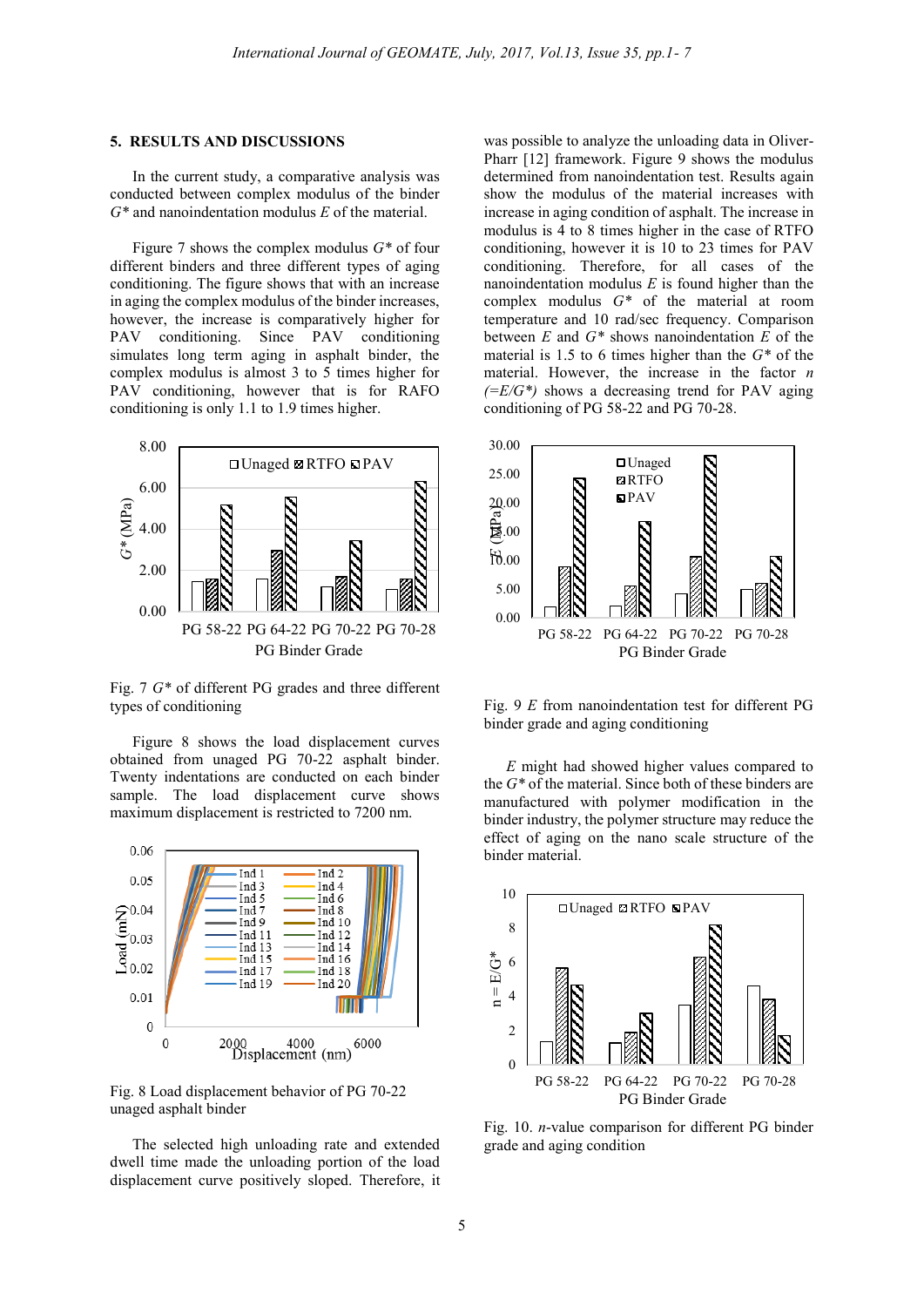## **6. CONCLUSION**

The following conclusions can be drawn from the current study:

i) Both complex modulus and nanoindentation modulus increases with an increase in the aging conditioning of the material.

ii) Nano scale modulus of the binder is 2 to 6 times higher than micro scale modulus or complex modulus of the material irrespective of the aging conditioning.

iii) Nano scale modulus increases 4 to 8 times for RTFO aging conditioning where micro scale modulus shows an increase of 10 to 23 times for PAV aging conditioning with respect to the unaged asphalt binder.

## **7. ACKNOWLEDGEMENTS**

The authors would like to express their sincere gratitude and appreciation to the Safety and Operations of Large-Area Rural/Urban Intermodal Systems (SOLARIS), a tier 1 university transportation center led by the University of Nevada, Reno, for providing the funding for this research project.

# **8. REFERENCES**

- [1] Guddati M, Feng Z, and Kim Y, "Toward a micromechanics-based procedure to characterize fatigue performance of asphalt concrete", Transportation Research Record: J. of the Transportation Research Board, No. 1789, 2002, pp. 121–128.
- [2] Little D.N., Letton A, Prapnnachari S, and Kim Y.R., "Rheological and rheo-optical<br>characterization of asphalt cement and characterization of asphalt cement and evaluation of relaxation properties", Transportation Research Record, No. 1436, 1994, pp. 71–82.
- [3] Xu Q, and Solaimanian M, "Modelling linear viscoelastic properties of asphalt concrete by the Huet--Sayegh model", International J. of Pavement Engineering, Vol. 10, No. 6, 2009, pp. 401–422.
- [4] Buttlar W, and You Z, "Discrete element modeling of asphalt concrete: microfabric approach", Transportation Research Record: J. of the Transportation Research Board, No. 1757, 2001, pp. 111–118.
- [5] Djakfar L, Bowoputro H, Akbariawan R, and Fadiansyah R, "The effect of limestone and reheating temperature on cold paving hot mix asphalt", International J. of GEOMATE, Vol. 12, No. 29, pp. 212–219.
- [6] Sas W, Glucowski A, and Szymanski A, "The geotechnical properties of recycled concrete aggregate with addition of rubber chips during cyclic loading", International J. of GEOMATE, Vol. 12, No. 29, pp. 25–32.
- [7] Faisal H.M., Tarefder R, and Weldegiorgis M, "Nanoindentation characterization of moisture damage in different phases of asphalt concrete", Advances in Civil Engineering Materials, Vol. 4, No. 1, 2015, pp. 31–46.
- [8] Tarefder R.A., and Faisal H, "Effects of dwell time and loading rate on the nanoindentation behavior of asphaltic materials", J. of Nanomechanics and Micromechanics, ASCE, Vol. 3, No. 2, 2013, pp. 17–23.
- [9] Tarefder, R.A., and Faisal, H. M., "Nanoindentation characterization of asphalt concrete aging", J. of Nanomechanics and Micromechanics, ASCE, 2013, Vol. 4, No.1, 2013 A4013003.
- [10]Tarefder, R.A., and Faisal, H. M., "Modeling nanoindentation creep behavior of asphalt binder", Advances in Civil Engineering Materials, ASTM, Vol. 2, No.1, 2013, pp. 418– 440.
- [11]Faisal H.M., Tarefder R.A., and Hossain M.I., "A nanomechanical characterization of vapor condition and unconditioned asphalt", Transportation Research Record: J. of the Transportation Research Board, No. 2506, Transportation Research Board, Washington, D.C., 2015, pp. 126–136, DOI: 10.3141/2506- 14.
- [12]Oliver, W.C., and Pharr G.M., "An improved technique for determining hardness and elastic modulus using load and displacement sensing indentation experiments", J. Materials Research, 1992, Vol. 7, No.6, pp.1564–1583.
- [13] AASHTO Standard T240 09, Standard Method of Test for Effect of Heat and Air on a Moving Film of Asphalt (Rolling Thin-Film Oven Test), American Association of State and Highway Transportation Officials, 2013, Washington, DC.
- [14]AASHTO Standard R28-12, Standard Practice for Accelerated Aging of Asphalt Binder Using a Pressurized Aging Vessel (PAV), American Association of State and Highway Transportation Officials, 2013, Washington, DC.
- [15] AASHTO Standard R315-09, Standard Method of Test for Determining the Rheological Properties of Asphalt Binder Using a Dynamic Shear Rheometer (DSR), American Association of State and Highway Transportation Officials, 2013, Washington, DC.